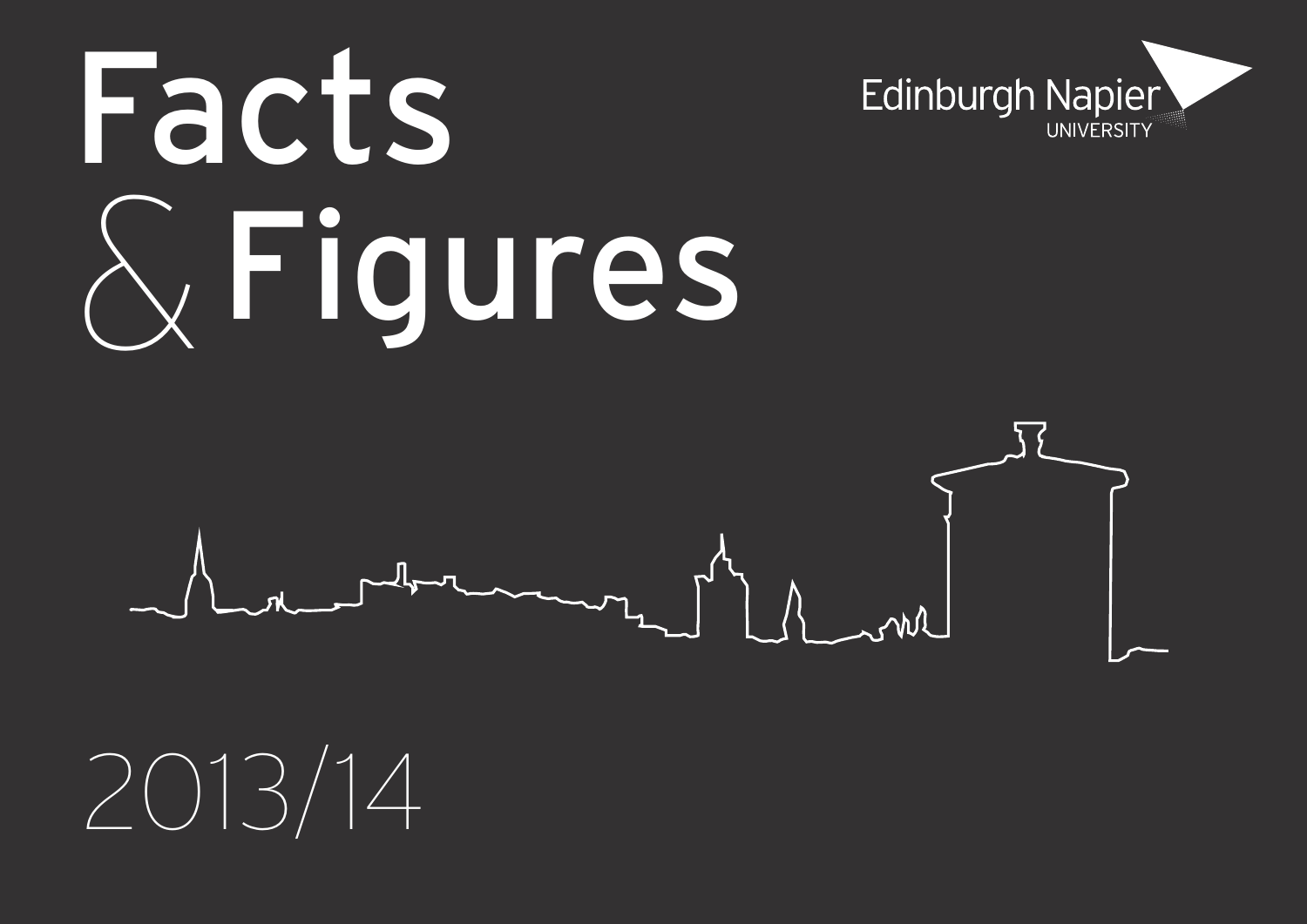#### **Senior Staff and Court**

**Principal & Vice-Chancellor**  Professor Andrea Nolan OBE

#### **Senior Staff**

Professor John Duffield (Vice Principal Internationalisation) Professor Alistair Sambell (Vice Principal Academic) Dr Gerry Webber (University Secretary) Dr Sandra Cairncross (Dean of the Faulty of Engineering, Computing & Creative Industries) Mr Iain McIntosh (Dean of the Faculty of Health, Life & Social Sciences) Professor George Stonehouse (Dean of the Business School)

**Chairman of University Court**

Dr Graham Forbes CBE

#### **Chancellor**

Tim Waterstone

#### **Structure**

#### **Faculty of Engineering, Computing & Creative Industries (FECCI)** Schools of: Computing Engineering & the Built Environment

Arts & Creative Industries

#### **Faculty of Health, Life & Social Sciences (FHLSS)**

Schools of: Life, Sport & Social Sciences Nursing, Midwifery & Social Care

#### **The Business School**

Schools of: Accounting, Financial Services & Law Management Marketing, Tourism & Languages

### **Strategy 2020**

#### "An **enterprising** and **innovative community renowned internationally**, with an **unrivalled student learning experience**."

#### **Objectives**

**Students** 

**Vision**

Grow our academic reputation

5<br>5530<br><sup>เลด</sup>์ ω

ω  $\infty$ ω (21%)

FECCI

FECCI

FHLSS

7,605 (42.5%)

 $\mathsf{N}$ 4 ហ (13%)

FHLSS

 $\overline{\mathtt{w}}$ 

usiness School

Business School

**Staff** 

- Deliver an excellent personalised student experience
- **Build innovation, enterprise and citizenship**
- *<u>Oulnternationalise our</u>* work



**LA** Professional

Ambitious

Innovative **V**<br> **Value Ambitiou**<br> **Innovative**<br> **Inclusive** 

\*Figures include students studying Edinburgh Napier programmes overseas.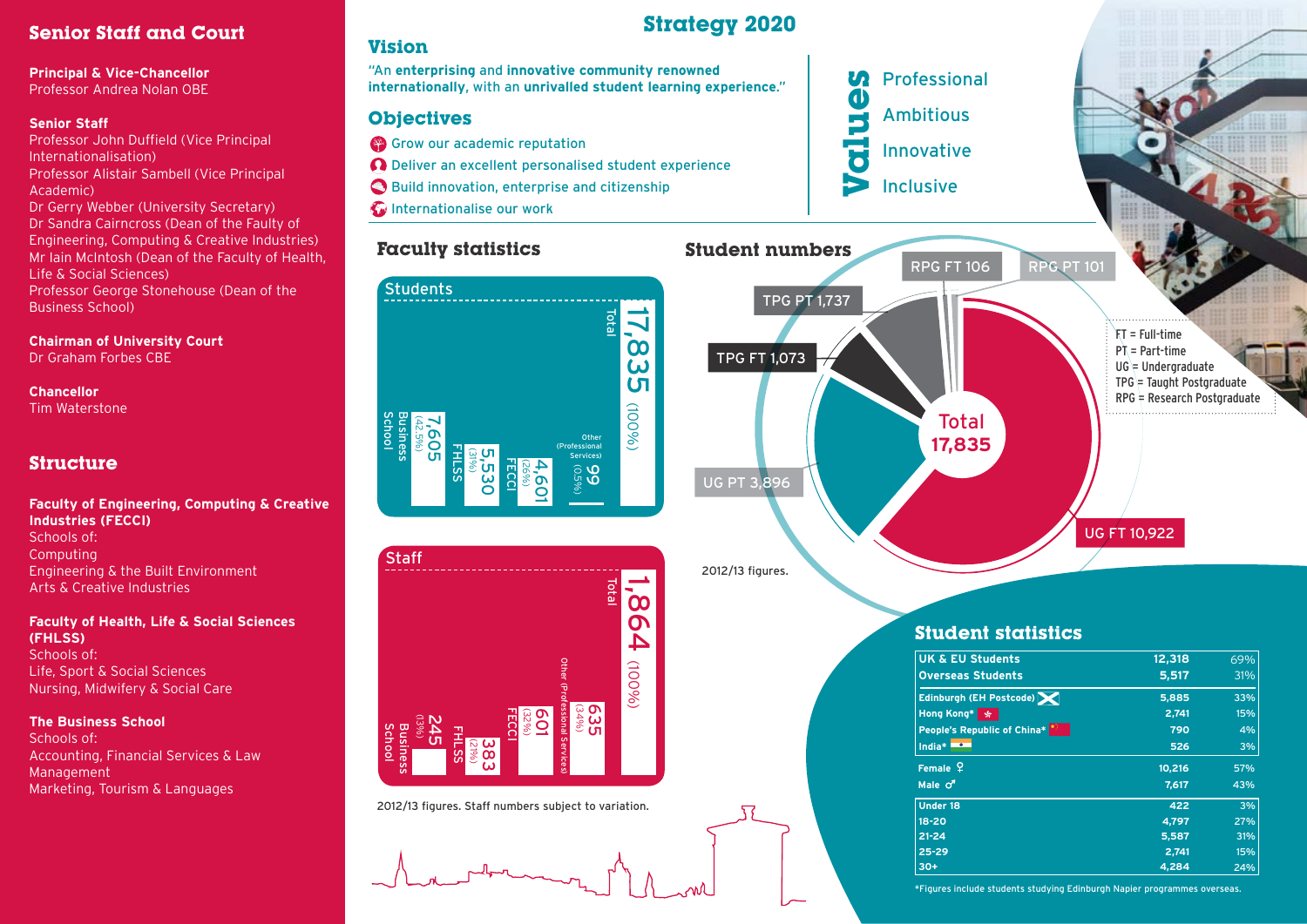#### **Edinburgh Napier alumni**

Total active alumni: **78,102** UK alumni: **55,052** International alumni: **23,050**

BBC broadcaster **Catriona Shearer**, photographers **Dr David Eustace** and **Colin Baxter**, **Tavish Scott MSP** and film director **Dr Lynne Ramsay** are amongst the Edinburgh Napier University alumni family.

Edinburgh Napier confers honorary degrees on distinguished individuals across a wide range of fields. Those recognised include:

**Sir**

**<sup>S</sup>ea<sup>n</sup> <sup>C</sup>onner<sup>y</sup>**

## **Graduate employability**

Edinburgh Napier provides students with industry informed courses combining the optimum balance of theory and practice, so graduates can 'hit the ground running' in their careers.

**Sir**

**n**

 $T \circ m$ 

**<sup>J</sup>acki<sup>e</sup> <sup>S</sup>tew<sup>a</sup>**

**rt**

 $D$ **f**  $N$ *i***<sub>***a***</sub>** 

**Prof**

**n e r**

**Dr C**

We offer a unique Confident Futures programme, helping students develop the employability skills sought by employers. We have devised a programme of events, support and advice called 'Stand Out' to help students and graduates secure a great job when they leave us.

HESA's Employment of Graduates Performance Indicator shows 92.3 percent of our 2011/12 graduates were in work or further study six months after graduating. We are ranked third in the UK for Value Added, a measure of students' entry qualifications against the honours degree results they go on to achieve (Guardian University Guide 2013).





**myre**

#### **Widening access**

Edinburgh Napier has a long tradition of working with partners to build aspirations for higher education amongst those from low participation neighbourhoods and/or non-traditional backgrounds. Community engagement activities take place in schools, colleges and community settings. The development of 'articulation routes' in particular have helped to widen access to higher education.

In 2012/13, 1,271 students joined Edinburgh Napier directly from a Scottish College.

#### **Map**

50 YEARS OF

LEARNING 1964- 2014

The map below illustrates the locations of partnerships Edinburgh Napier has across the world.

#### **International**

We have 5,517 overseas students representing 31 percent of our overall student population.

UNIVERSITY

Edinburgh Napier has around 3,900 students studying our programmes in Hong Kong, India and in Singapore. At our international graduation ceremonies over 1,200 students were awarded Edinburgh Napier degrees.

The University has been active in Hong Kong for over 20 years and enjoys successful partnerships with Hong Kong University School of Professional and Continuing Education (HKU SPACE) and the School of Continuing and Professional Education (SCOPE) at City University of Hong Kong.

#### We are the largest provider of higher education in Hong Kong.

#### **50th Anniversary**

During 2014, Edinburgh Napier University is celebrating 50 years of learning by recognising key events, people and achievements in our short yet remarkable history. We have set up a designated webpage where you will find stories from our history, news, and details of our plans throughout the anniversary year. We will be looking at events over the past 50 years and covering the many successes we have been lucky to share with students - both past and present - in business, industry, science and all the other key education areas Edinburgh Napier University is known for.

Visit www.napier.ac.uk/50 for more information.